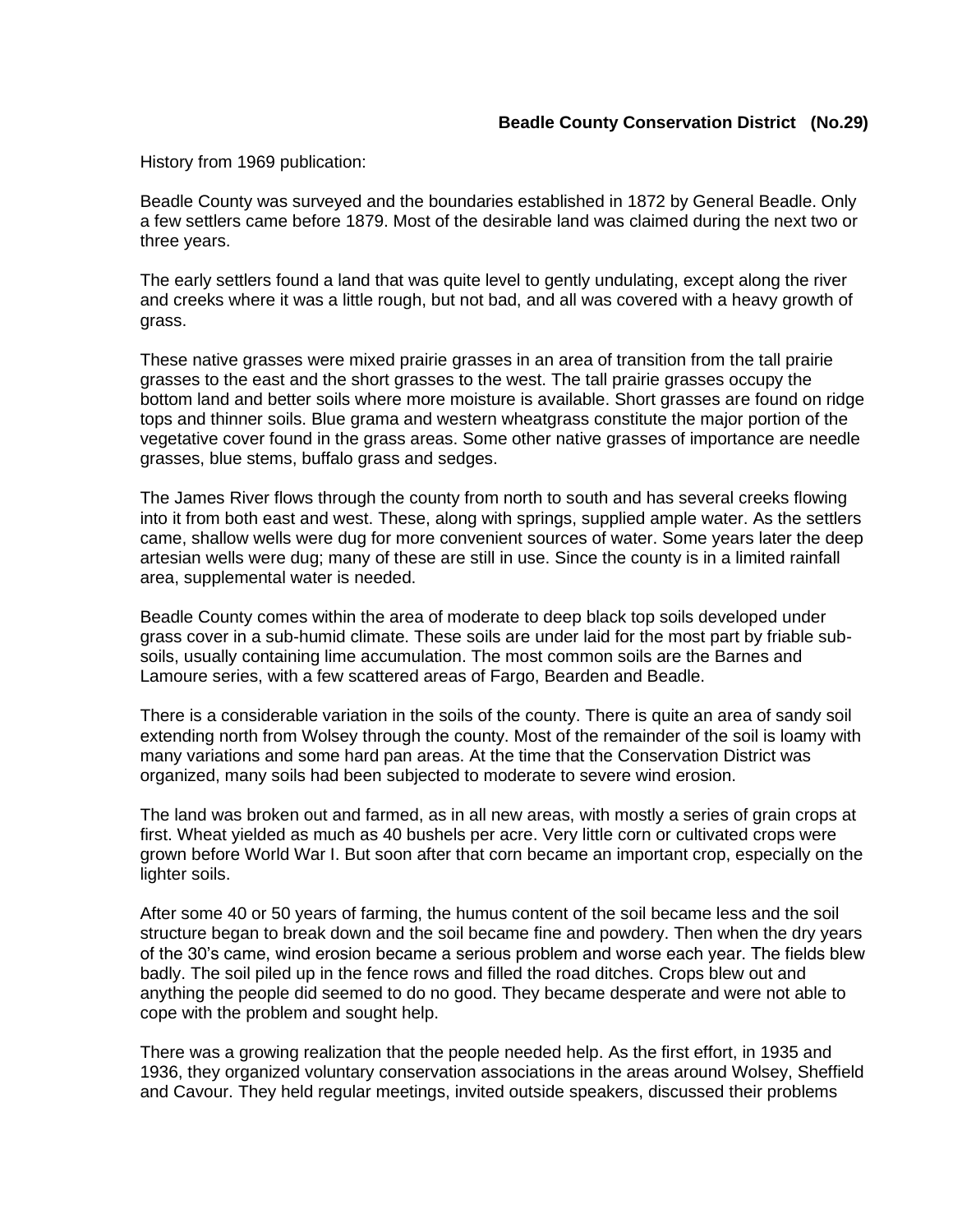and tried to work out solutions. It was through the efforts of these groups that they were able to secure help from the Soil Erosion Service and the C.C.C. Camp when these agencies started operating. The camp supplied labor and the Soil Erosion Service supplied the technical help and some heavy equipment to level the sand dunes and hummocks, as well as build some dams.

Then when the South Dakota Soil Conservation District Law became available, the people were ready to take advantage of it. Three townships in the northeast corner of Beadle County decided to join with three townships in Clark County and four in Spink County and organize the Carpenter Soil Conservation District. This was done in 1940, with Joshua J. Hofer as a Beadle County supervisor.

During the fall of 1941, many of the farmers from the western part of the county requested that the county Extension agent conduct meetings and explain the program. As a result, the State Soil Conservation Committee conducted a hearing on February 17, 1942, at which it was definitely shown that the people wanted a conservation district. The referendum was held July 24, with a favorable vote of 340 to 75. Thus, the West Beadle Conservation District was formed, consisting of the western thirteen townships of the County.

On September 2, 1942, three supervisors were elected to complete the organization. The first supervisors, all farmers, were: B.A. Radcliffe, Wessington, Chairman; Harry Martens, Wessington, Vice-Chairman; W.A. Vollenweider, Hitchcock, Treasurer; Louis Braun, Wolsey; and Joe Curtis, Virgil.

The first work, consisting of grass seeding and planting of farmstead windbreaks, was accomplished in April of 1943. The first trees were planted on the farms of H.R. Marshall, Jens Olsen, Golda Hamilton and C.A. McFarling.

There were 54 applications for work in the first year. At the end of the year, fifteen farm plans had been completed, six were partially completed and 27 applicants were on file.

During the first year, the SCS provided 1600 pounds of good quality crested wheat grass seed. 4500 trees and shrubs were provided, with farmers supplying an additional 1900 trees.

Equipment for the work was made available by the Soil Conservation Service. Charges were made for the use of the equipment based on the operation and maintenance cost. Equipment available was: Dempster subsurface tiller, M&M unit carrier and tree planter, tow row lister with damming and planting attachments, McCormick Deering W-30 tractor on rubber, seed stripper, cultipacker and two old Peoria drills.

In 1946, the remaining townships in the eastern half of the county were added to the Conservation District. In 1961, the Carpenter Conservation District was dissolved and the three Beadle County townships from that Conservation District were added to the original West Beadle Conservation District and the name changed to the Beadle County Conservation District.

Arrangements were made whereby this east part of the county should be represented on the board and so Henry Hein, Adam Reinschmidt and Merritt Fenner were chosen to serve as assistant supervisors until the terms of others had expired.

Some of the problems facing the Conservation District were wind erosion; pastures overgrazed; too much land unprotected; low rainfall; and grasshoppers.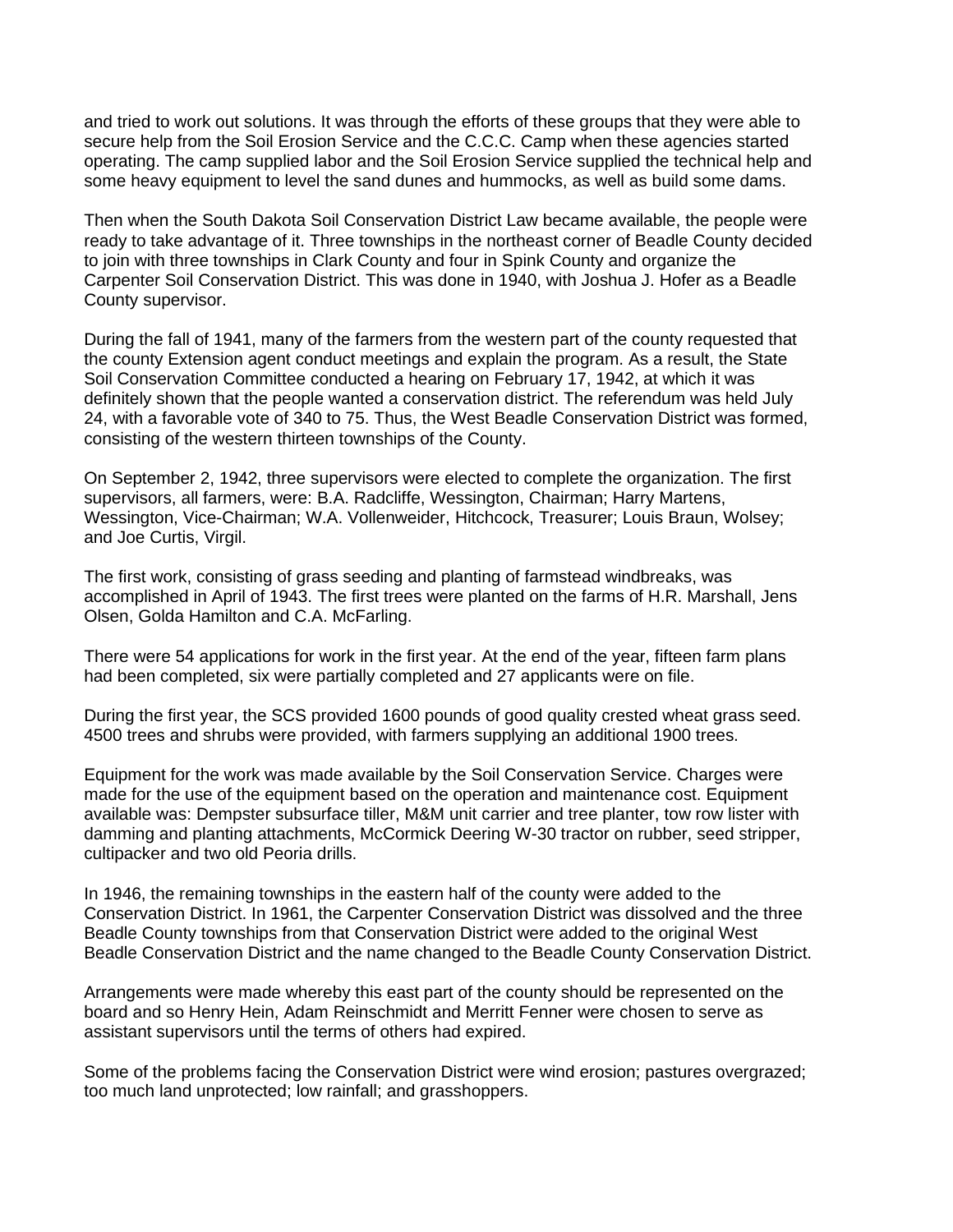The supervisors proposed to attack these problems through the use of 1) building dams and dugouts in pastures; 2) water spreading systems and grassed waterways; irrigation where suitable water is available; 3) stubble mulch tillage; 4) strip cropping, both contour and straight;) 5) reseed both pastures and cropland; 6) use more grass and legumes in the rotations; 7) plant shelterbelts and farmstead windbreaks.

At the close of 1964, the Conservation District had the following accomplishments:

| Conservation cropping systems | 162,566 | acres |
|-------------------------------|---------|-------|
| Contour strip cropping        | 180     | acres |
| Terraces                      | 18      | miles |
| Grassed waterways             | 225     | acres |
| Stubble mulch                 | 4,981   | acres |
| Wind strip cropping           | 1,500   | acres |
| Land leveling                 | 387     | acres |
| Proper range uses             | 22,100  | acres |
| Stock water developments      | 1,500   | units |
| Pasture plantings             | 189,000 | acres |
| Pasture proper use            | 50,000  | acres |
| Farmstead windbreak plantings | 3.735   | acres |

These additional people were active in the promotion of the Conservation District organization: Art Haugen, Virgil; Ernest Ely, Wolsey; Earl Fritzsche, Wessington; Robert Jungemann, Wolsey; Carl Larson, Wolsey; Floyd and Dewey Schiltz, Wessington; Ed Martin, Cavour; Merritt Fenner, Iroquois; and Herb Costian, Huron.

The following additional men have served as supervisor: Leo Ruppel, Alpena; Olaf Boe, Wolsey; A.H. Ingle, Cavour; Eli Walter, Huron; Sam Walter, Carpenter; Elvin Guthmiller, Wolsey; and Art Olson, Huron.

The 1969 supervisors were: Harry Martens, Wessington, Chairman; Elvin Guthmiller, Wolsey, Vie-Chairman; Art Olson, Huron, Treasurer; Philip J. Kobinger, Huron; Bernard Zell, Cavour; and Dick Fadgen, Huron, Secretary (County Agent).

Other secretaries have been: Leonard L. Ladd, 1942-1944; Gale Peppers, 1944-1960; R.J. Gibson, 1960-1962; Merlin Hodgson, 1962-1965.

The SCS personnel assigned to the Conservation District were: Bjorn Davidson, Work Unit Conservationist; Joe F. Ausan, Work Unit Conservationist; Mike Ahern, Work Unit Conservationist; Gary Kruse, Work Unit Conservationist; Philip Kobriger, Conservation Technician; Floyd Kallenberger, Conservation Technician; Vernon Moxon, Soil Scientist; Harry James, Soil Scientist; and Cleo Treadwell, Soil Conservationist.

Updated information provided in 2012:

Previous to the autumn of 1950, the Soil Conservation Service owned heavy dirt moving equipment which was loaned to the Conservation District for use on their projects. The Service maintained a repair shop in Huron where this equipment was maintained in good working order.

Then in 1950, the Service decided to no longer own this equipment so they granted it to the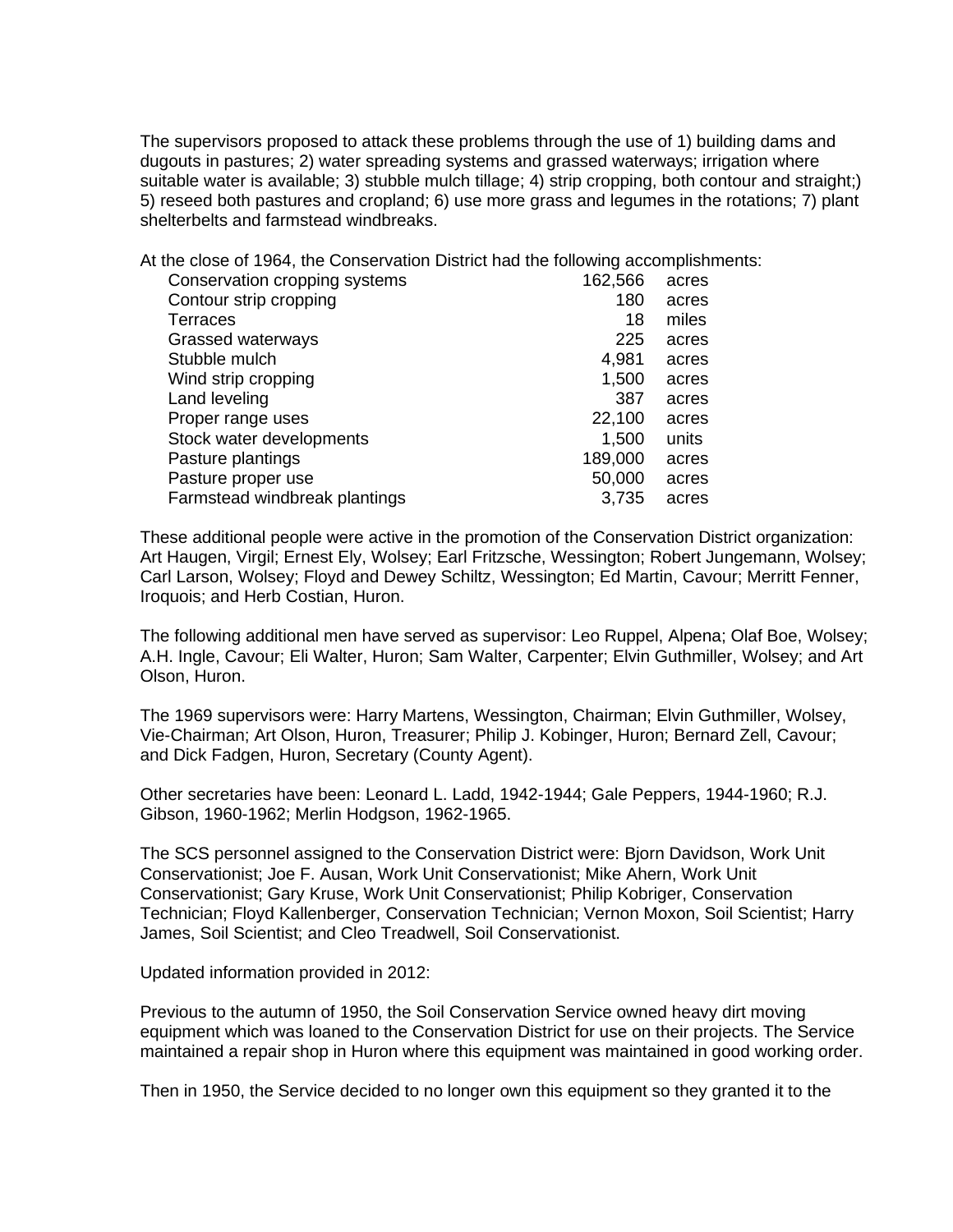conservation districts and closed their repair shop. That posed a repair and maintenance problem. The Service retained cars, pickups and light trucks, necessary for their own use, amd they needed a place to repair. And the conservation districts, to whom the heavy equipment was granted, needed a place to maintain and repair that equipment.

The State Association became interested in the problem, along with other conservation districts. The matter was discussed quite widely. On October 29, 1950, the Beadle County Conservation District supervisors held a meeting for the purpose of considering the possibility of setting up an area repair and maintenance shop. On the next day, a meeting was held at Huron and attended by representatives from Sanborn, Spink, Hand, Clark, Carpenter and Beadle Conservation Districts, who discussed the matter of the Area Heavy Equipment Committee investing in a fund to construct and operate such a building and shop. The decided to add \$2,000 to the fund.

| Monies pledged for the building and equipment included:          | \$14,000.00 |
|------------------------------------------------------------------|-------------|
| SD Association of Soil & Water Conservation District Supervisors | \$12,000.00 |
| Area III Heavy Equipment Committee                               | 2,000.00    |

On October 30, 1950, the Beadle County Conservation District entered into an agreement with the South Dakota Fair Board, whereby the Board would grant a perpetual easement on a piece of ground approximately 250 feet by 350 feet, located in the southeast corner of the Fair Grounds. The easement specified the use and management of the area.

A contract was signed with the Huron Steel Structures to build a quonset-type building 32' x 132'. It was soon discovered a wider building was needed, so a new contract was executed, calling for a building 40' x 120'. The building provided a repair shop in the south end and a state shop in the north end, each heated, and with a large unheated storage area between the two.

The easement provides that the area shall be fenced and specifies other uses. It may be used as a healing bed for tree planting stock; a demonstration plot to demonstrate the various types of grasses, trees and shrubs, which would be desirable for planting in this area. A portion of the land could also be used for storage of vehicles and other equipment such as tractors, scrapers, tillage implements and other equipment and supplies used in the conservation district programs.

On February 5, 1951, the Beadle County Soil Conservation District entered into a lease agreement with the U.S.A. for the use of certain shop and storage space in the building at a rental fee of \$40.00 per month. This lease was renewed in 1958 and again in 1962.

Beadle Conservation District (BCD) has maintained tree planting as the main service since 1969. The amount of acres planted has varied over the years, from as little as 28 acres to as high as 262 acres per year. The amount of acres depended on moisture, too much or too little, and the cost-share programs available to the producers.

Over the years, as the need arose more services were added. In the late 60's and during the 70's, an inter-seeder was purchased and rented out to the producers. It was used to inter-seed alfalfa in the pastures. The condition of the tree stock before planting was a concern. An Army ambulance with an air conditioner was purchased to haul the cooled tree stock and pull the trailer for the tree planter. During the mid-90's, a Truax no-till drill was purchased with cooperation of Partners for Wildlife, Ducks Unlimited and the Conservation District. Several hundred acres of grass were planted. In the late 90's, a fabric machine was purchase to lay fabric over the new trees. The fabric has helped with tree survival especially in the dry years. Of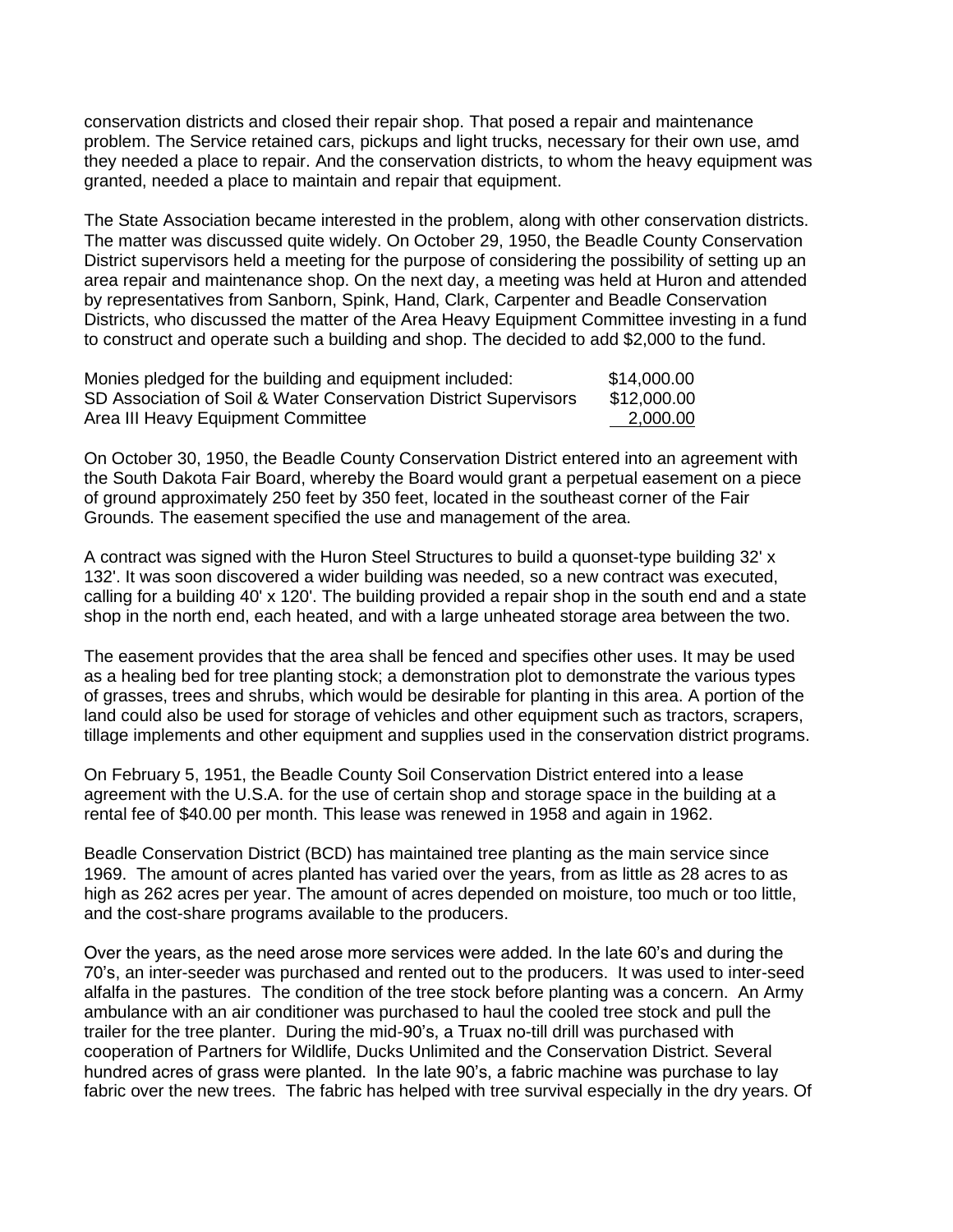course the new services meant updating our tractors, trailers and pickups.

Supplying knowledge to others has always been very important to the board. Sponsoring the youth of the Conservation District through Arbor Day essays, poster contests, speech contests, range and conservation camps, water festivals for the  $4<sup>th</sup>$  graders, giving a tree to each of the  $3<sup>rd</sup>$ graders in the Conservation District on Arbor Day and 4-H conservation awards. The adult population wasn't forgotten. With Soil & Water Stewardship Week, materials are given to each church that wished to use them; someone is sponsored to go to the grazing school and to the Farmer and Rancher Short Course (formerly known as the Soil and Moisture Clinic). Over the years, tours were conducted within the Conservation District. The Conservation District, the Extension Service, various 4-H clubs and members of the service clubs would hold a yearly tour of the conservation practices in different parts of the county. The tour was preceded with a barbecued chicken dinner. For more than 20 years, this was very popular and the attendance was between 50- 60 people. Another attraction was a nature trail at the Isaak Walton Clubhouse in Huron, which was done with the Conservation District and SCS. The last couple of years a grasslands tour, cover crops demonstration plot, and conservation practices of a large dairy were highlighted. We have over time participated in the Town and Country and Farm and Home shows. For the last several years we have sponsored sale barn coffees at Magness Livestock Market and Bales Continental Commission. Another way the Conservation District has given back to the community was helping establish living snow fences along the county, state and township roads where snow load was tremendous. These snow fences were completed with the cooperation of federal, state, county and local funds. This project has saved many dollars in snow removal. Because of the dying trees on the State Fair grounds we established a tree bank where they could grow trees to replace the ones that needed replacing.

The Conservation District has held the sponsorship role of several grants for projects.

- Foster Creek- grasslands management,
- Lake Byron shoreline stabilization
- Ravine Lake- grasslands management, dredging of the lake and shoreline stabilization
- Cain Creek- reestablishing grass and a grazing rotation, demonstration of tree and grass species.
- Shelterbelt Program-planting trees on ground that didn't qualify for other cost share programs.
- $\bullet$  Establishing wells for livestock.
- Developing duck habitat.

No conservation district does things alone. Some of the organizations that we have partnered with over the years include: NRCS, FSA, US Fish and Wildlife, Partners for Wildlife, SD Game Fish and Parks, Pheasants Forever, Dept. of Ag, Ducks Unlimited, Parks and Recreation of Huron, Huron Chamber of Commerce (Ag Committee), Farmers Appreciation Banquet, Ag in The Classroom,  $3<sup>rd</sup>$  grade Farm Tours, Extension service, State Fair board, Beadle County Commissioners and James River Water Development District.

Funding has always been difficult to obtain. Informing the members of the legislature of our cause was achieved by having suppers, appetizers, or coffee.

The Conservation District has maintained memberships with several organizations; Dakota Central RC&D, NACD, SDACD, SDACDE, auxiliary, and the Soil and Water Conservancy.

The day to day activities have been handled with either a conservation district secretary or a